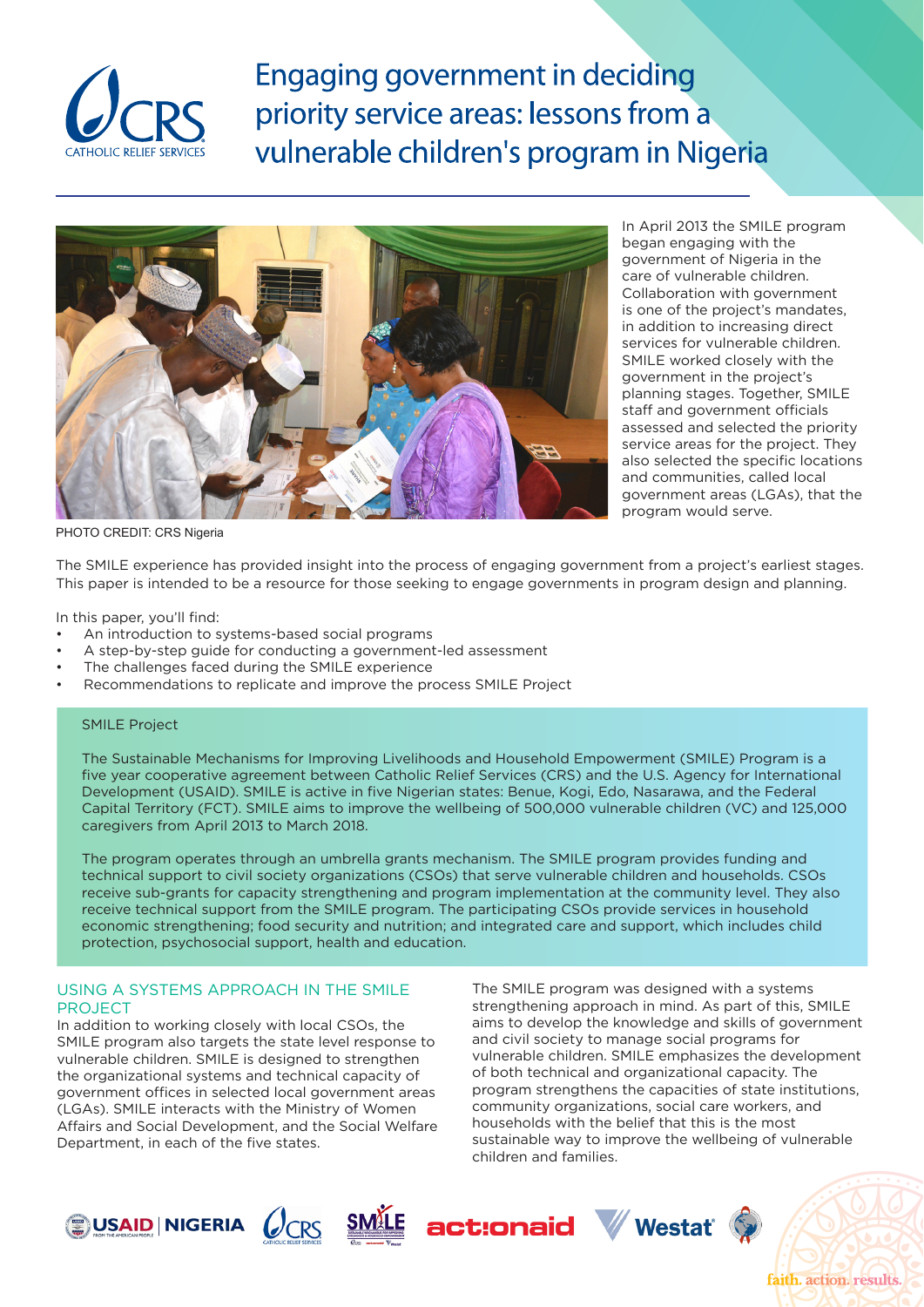Government plays a critical role in coordinating and monitoring services for vulnerable children. SMILE was designed to engage government throughout the project's lifespan, with the expectation that this will be a vital part of the program's long term success. In particular, involving the government in deciding service priorities and program service locations can increase their ownership of the process. This ownership improves the long term impact of social programs and the national and local systems they support.

# WHAT IS SYSTEMS STRENGTHENING?

Systems strengthening is the process of identifying and implementing changes in a country's policy and practice in a social service area, like health or education. A systems strengthening approach involves designing initiatives and strategies to improve the functions of a social system. This approach aims to boost the quality, efficiency, coverage, and access of the system. Systems strengthening can help governments respond to social and economic challenges more effectively. Social programs are most sustainable when governments are involved directly in their design and implementation. Because of this, systems strengthening is an important long-term approach to serving vulnerable populations.

#### HOW TO CONDUCT A GOVERNMENT-LED ASSESSMENT TO SELECT SERVICE PRIORITIES AND PROGRAM LOCATIONS

Rapid situation assessments were conducted in the five program states at the beginning of SMILE. The SMILE team used these assessments to determine which services were most needed in each state, and which local government areas should participate. SMILE worked closely with the Ministry of Women's Affairs and Social Development in each state during this process.

The assessments helped refine the program focus by identifying gaps in existing partnerships and new opportunities to maximize resources. The information collected in the assessments was later used in the request for application (RFA) documents provided to CSOs. This data helped CSOs develop strategies and propose focused projects.

The process below describes the steps in a governmentled assessment, as experienced during the SMILE program.

- 1. Identify objectives for the rapid assessment The objectives of the SMILE assessments were to:
	- identify LGAs for program implementation based on agreed criteria
	- confirm priority service areas for vulnerable children and use these in the RFA document
	- identify key actors and coordinating platforms at the state level for program implementation.
- 2. Gain entry into states and local government areas through community gate keepers and government officials from relevant ministries
- 3. Conduct interviews with state officials, local government and community members, and expected beneficiaries SMILE used a questionnaire and interview guides for conducting rapid assessments at state, local government, community and child level. The assessment team conducted interviews with state officials from various sectors, local government and community-based care workers, care givers and children. Data was collected this way to ensure that the different actors involved in children services all gave their input. The assessment was qualitative and collected the following information:
	- service areas of greatest importance for children
	- key actors at state, LGA and community levels existing networks and coordinating platforms that the SMILE program could use during
- implementation 4. Analyze data and prepare an initial summary of findings After the assessment, the team clustered responses into priority areas based on the question themes. This included analyzing all responses, and then organizing a comprehensive list findings. The team prepared an initial summary of findings to
- discuss with state officials at debriefing meetings. 5. Host assessment debriefing meetings in each state with representatives from multiple sectors These meetings were a platform to present and discuss the initial findings from the field.
- 6. Reach a consensus on selection criteria for program participation During the debriefing meetings, SMILE facilitated dialogue among assessment actors, including representatives from government and civil society. This dialogue led to consensus on parameters for selecting LGAs for program targeting. This process was led by the State Ministries of Women's Affairs and Social Development in all the five program states.
- 7. Rank priority service areas and agree on a list of participating locations During the debriefing meetings, government and program representatives ranked the priority service areas through consensus. Each meeting also produced a short list of the local government areas to be included in the program. The SMILE technical team later finalized these lists through review of targeting criteria, data from the rapid assessment, and obtaining state consensus.









faith. action. results.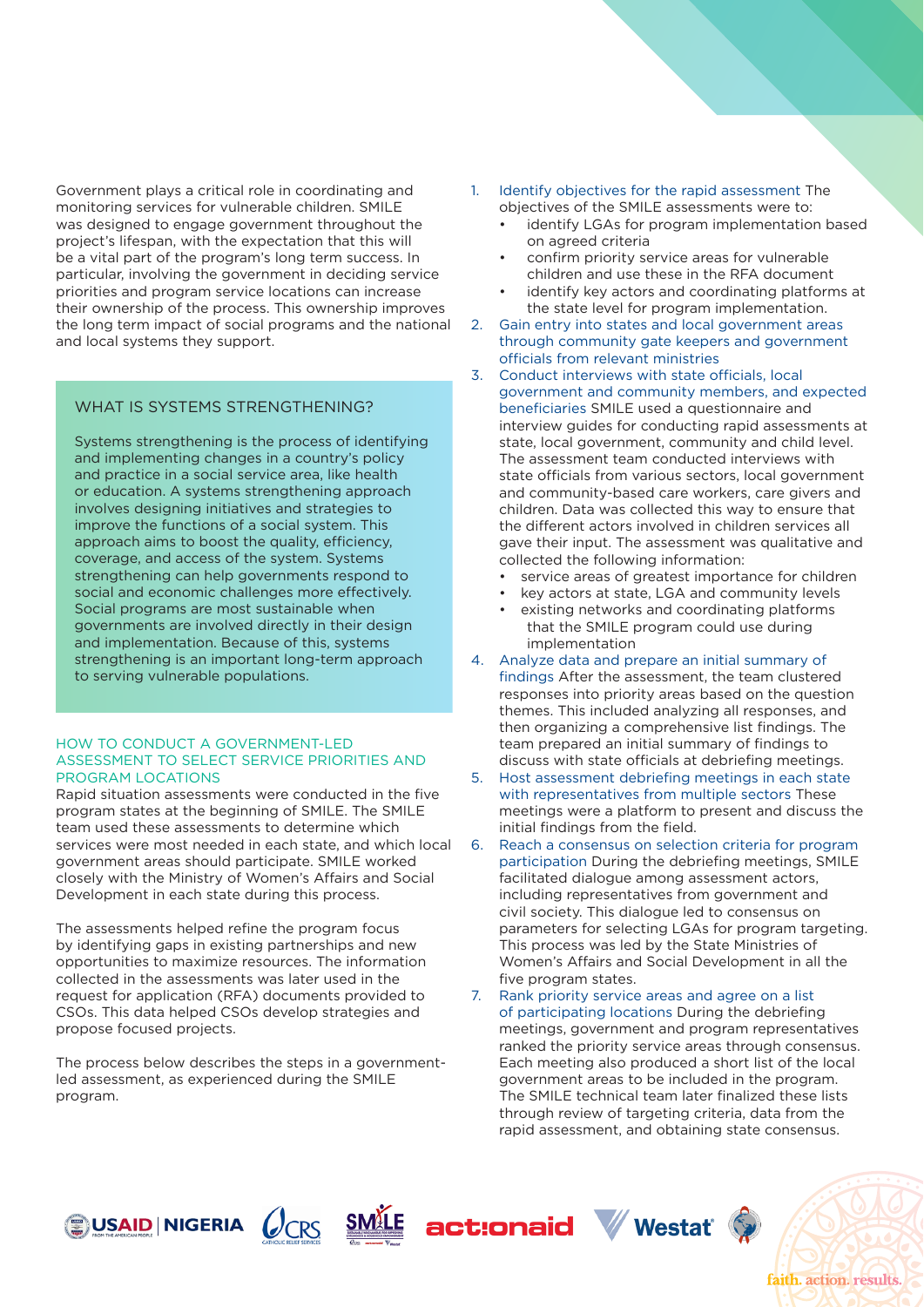# SMILE SELECTION CRITERIA

The SMILE project used these resources to inform LGA selection criteria:

- 1. state rapid assessments
- 2. state and national VC Situation Assessment Reports
- 3. national and state census data
- 4. state ministry reports
- 5. experience from state actors across sectors

With the government, SMILE agreed on the following criteria:

- 1. overall population per LGA
- 2. specific VC population per LGA
- 3. forms of vulnerabilities faced by children in specific LGAs
- 4. most difficult or hard to reach areas
- 5. state of children's services or facilities in the LGAs
- 6. consideration of rural and urban mix

# **CHALLENGES**

The challenges faced during government engagement in SMILE related mostly to the decision making process. The most significant challenges were:

- the absence of clear parameters to guide LGA selection at the state level
- a lack of prior data to inform objective decision making
- the different geopolitical interests among state actors presented some conflict in prioritizing project areas

These challenges were managed by creating and sharing clear parameters for LGA selection. The discussions were also guided by the SMILE team to ensure that the regions and communities with greatest need were prioritized.

### RECOMMENDATIONS ON CONDUCTING RAPID STATE ASSESSMENTS WITH GOVERNMENT

- 1. Plan, design, and test your assessment tools with the government. Working with them to ensure that these tools will capture issues most relevant to the program context. Seek information from state officials that will help your team develop clear assessment objectives. These objectives will help you collect relevant and focused data.
- 2. Train the state assessment teams thoroughly on the assessment process and the intended outcomes. This will increase the consistency of results across multiple teams. Include staff from the different technical areas of the program in each team. This helps ensure that relevant information for each of the program's objectives will be collected and analyzed.
- 3. Communicate clearly with government at the state, LGA, and community levels. This communication and subsequent support is necessary to gain entry before, during, and after the field assessment. Continue to involve and update the various levels of government on the assessment progress. This contributes to their ownership of and investment in the program.
- 4. Create clear parameters for assessment debriefing sessions at the state level. Use these technical guidelines to keep the discussion of assessment results, and proposed recommendations, in line with program focus. Use these sessions to share results with the wider audience of stakeholders, receive diverse ideas and recommendations, and gain consensus across the state actors.
- 5. Create clear, thorough recommendations to share with state actors. Use information from other sources to contextualize the assessment results. Provide direct recommendations. Being clear about the path forward can increase government involvement in the process. These recommendations will also give CSOs a specific, technical focus to use in designing their interventions and responding to the RFA.

#### RECOMMENDATIONS ON SELECTING PROGRAM SERVICE LOCATIONS WITH GOVERNMENT

- 1. Include guidance for the selection of program locations in the technical proposal documents. Having clear selection criteria will allow the process to move along quickly. Use the assessment results and state resources to evaluate locations according to the criteria. Having precise selection guidelines can also moderate the role of political interests in determining the communities served.
- 2. Create selection criteria that include a variety of social, political, and economic factors. Include an area's population, forms of vulnerability, geographical location, and political representation. State officials should guide this process. When gathered, include this information in the RFA. This will allow partners to indicate specific project locations and beneficiaries in their proposals.
- 3. Review existing data as part of the program startup phase. Ask state actors to share resources that can inform beneficiary targeting and community selection.
- 4. Involve relevant state actors in the selection of program locations.Government and civil society parties often know which areas in the state are most affected by socioeconomic challenges and need the greatest service. Selecting service locations with government members can also facilitate their ownership of the program overall.
- 5. Work closely with government ministries to host selection meetings in each state. Request that a state ministry coordinate the meeting and invite participants. The ministry should facilitate the selection process according to the established criteria. At times, state actors may present certain locations and communities as more or less vulnerable. This presentation is not always based on evidence. Political considerations are important to take into account when selecting service locations, but manage the meeting with care to ensure that the communities with most need will receive services.









faith. action. results.